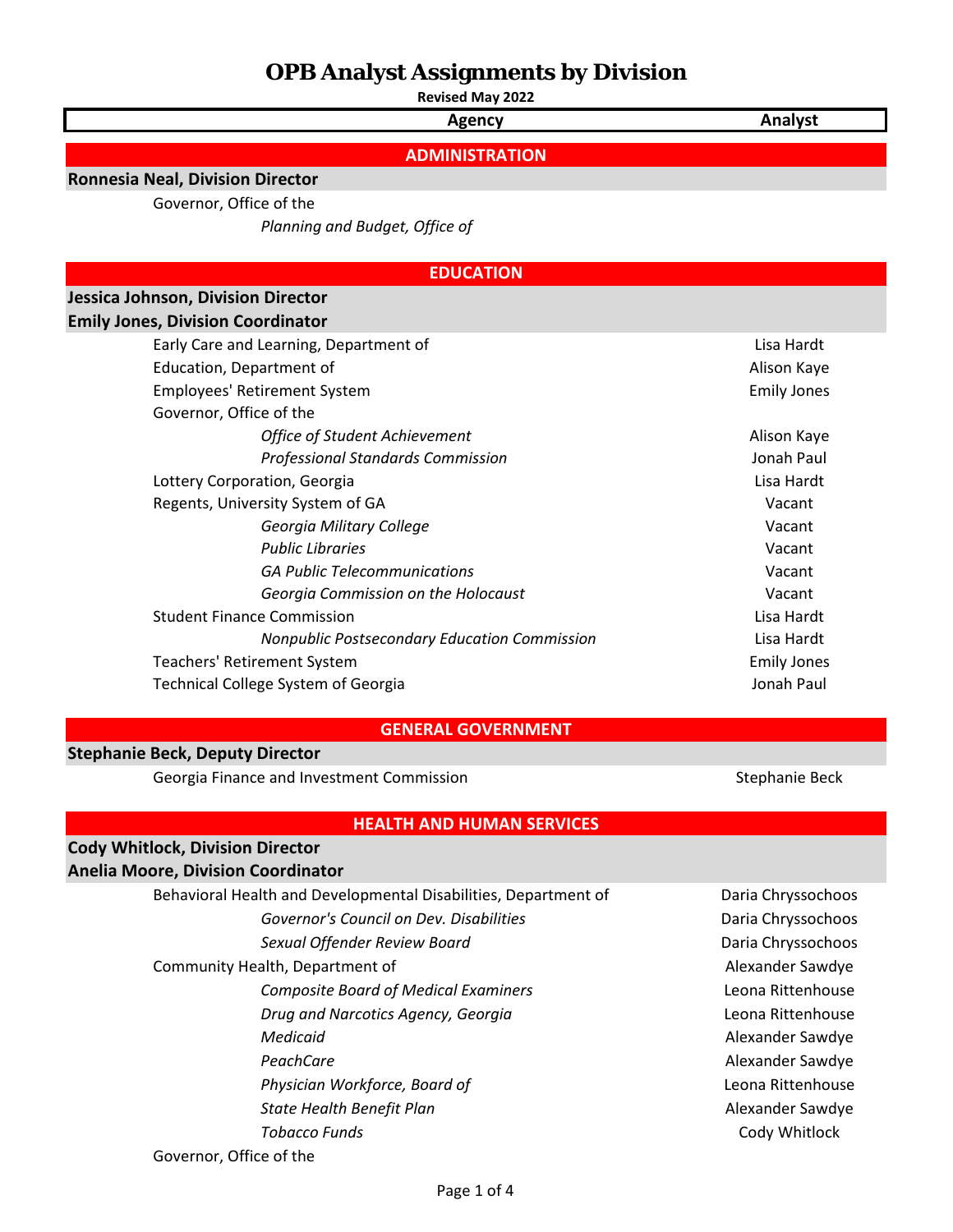## **Revised May 2022**

| <b>Agency</b>                                               | Analyst            |
|-------------------------------------------------------------|--------------------|
| Child Advocate, Office of the                               | Monisha Rallapalli |
| Mental Health Ombudsman                                     | Cody Whitlock      |
| Human Services, Department of                               | Monisha Rallapalli |
| Aging                                                       | Daria Chryssochoos |
| Child Support Services, Office of                           | Monisha Rallapalli |
| Family and Children Services, Division of                   | Monisha Rallapalli |
| <b>General Administration</b>                               | Monisha Rallapalli |
| <b>Family Connection</b>                                    | Monisha Rallapalli |
| Council on Aging                                            | Daria Chryssochoos |
| <b>Vocational Rehabilitation</b>                            | Daria Chryssochoos |
| Safe Harbor for Sexually Exploited Children Fund Commission | Monisha Rallapalli |
| Insurance, Office of the Commissioner of                    | Anelia Moore       |
| Public Health, Department of                                | Leona Rittenhouse  |
| <b>Brain and Spinal Injury Trust Fund</b>                   | Leona Rittenhouse  |
| Georgia Trauma Care Network Commission                      | Leona Rittenhouse  |
| Subsequent Injury Trust Fund                                | Leona Rittenhouse  |
| Veterans Service, Department of                             | Monisha Rallapalli |
| State Board of Workers' Compensation                        | Leona Rittenhouse  |

## **PHYSICAL AND ECONOMIC DEVELOPMENT**

## **Dale Brantley, Division Director**

### **Nicholas Mattews, Division Coordinator**

| Agriculture, Department of                        | Christian Hamby          |
|---------------------------------------------------|--------------------------|
| Agricultural Exposition Authority, GA             | Christian Hamby          |
| Soil and Water Conservation Commission            | Christian Hamby          |
| Georgia Development Authority                     | Christian Hamby          |
| <b>Accounting Office, State</b>                   | Sarah Baron              |
| GA Govt. Transparency Campaign Finance Commission | Sarah Baron              |
| <b>State Board of Accountancy</b>                 | Sarah Baron              |
| Administrative Services, Department of            | <b>Nicholas Matthews</b> |
| Administrative Hearings, Office of State          | <b>Nicholas Matthews</b> |
| Aviation Authority, GA                            | <b>Nicholas Matthews</b> |
| Technology Authority, GA                          | <b>Nicholas Matthews</b> |
| Treasury and Fiscal Services, Office of           | <b>Nicholas Matthews</b> |
| Banking and Finance, Department of                | <b>William Bonduris</b>  |
| Community Affairs, Department of                  | Sarah Baron              |
| Environmental Finance Authority, Georgia          | Sarah Baron              |
| <b>OneGeorgia Authority</b>                       | Sarah Baron              |
| Regional Transportation Authority, Georgia        | Sarah Baron              |
| Economic Development, Department of               | Sarah Baron              |
| <b>Ports Authority</b>                            | Sarah Baron              |
| <b>World Congress Center</b>                      | Sarah Baron              |
| Savannah-Georgia Convention Center                | Sarah Baron              |
| <b>Forestry Commission, State</b>                 | Christian Hamby          |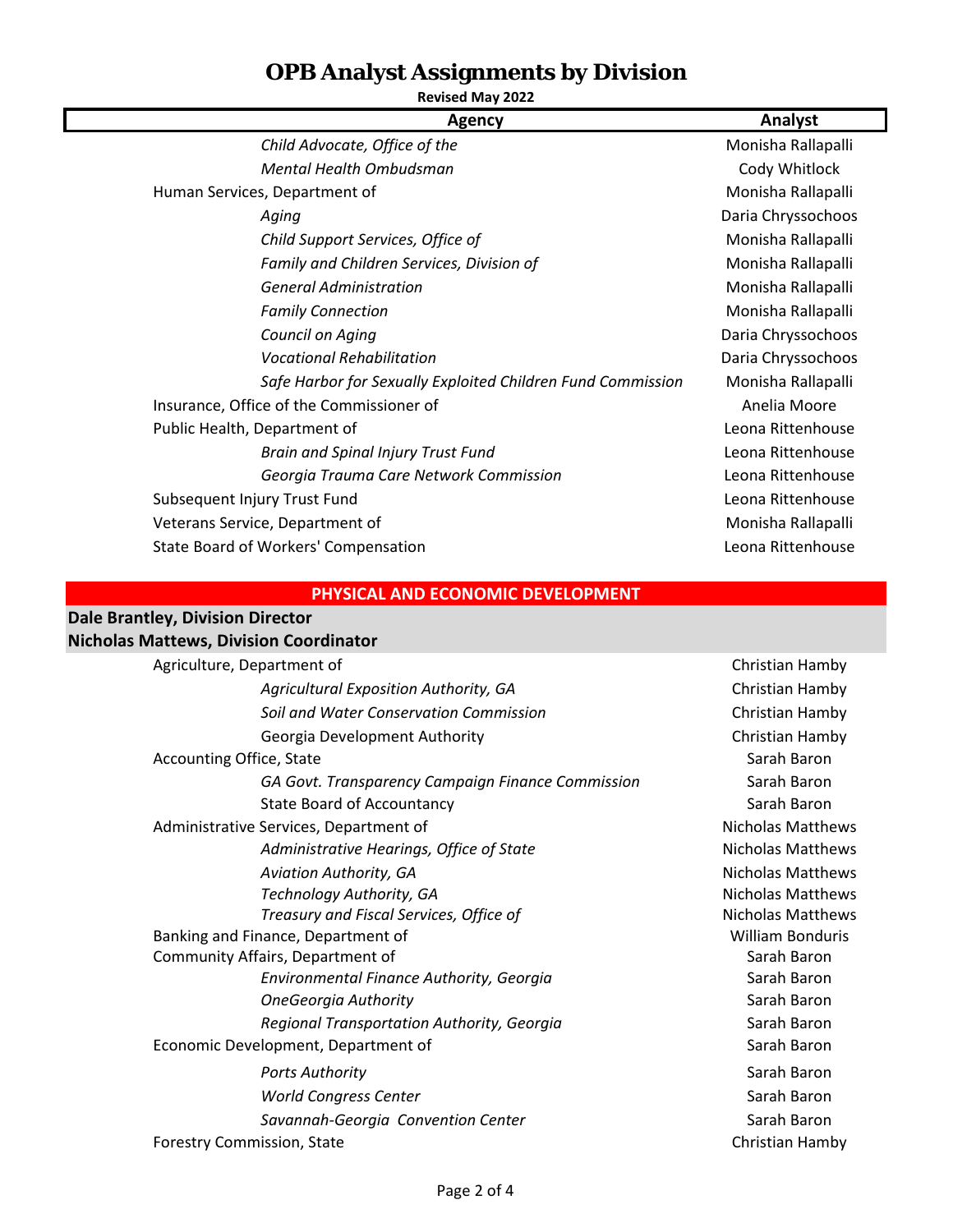**Agency Analyst Revised May 2022** Labor, Department of Cody Pyle Natural Resources, Department of Cody Pyle *Environmental Protection Division* Cody Pyle *Jekyll Island State Park Authority* Cody Pyle Lake Lanier Islands Development Authority **Cody Pyle Stone Mountain Memorial Association** Cody Pyle **North Georgia Mountains Authority** Cody Pyle Southwest Georgia Railroad Excursion Authority **Communist Cody Pyle** Public Service Commission **Christian Hamby** Christian Hamby Secretary of State, Office of  $\overline{C}$  ody Pyle **GA Real Estate Commission** Cody Pyle *GA Access to Medical Cannabis Commission* Cody Pyle State Properties Commission **William Bonduris** William Bonduris *Building Authority, GA* William Bonduris Transportation, Department of William Bonduris **State Road and Tollway Authority Milliam Bonduris** William Bonduris

#### **PUBLIC SAFETY**

*Atlanta‐region Transit Link Authority* William Bonduris

### **Gus Elliot, Division Coordinator John Culverhouse, Division Director**

|                         | Audits and Accounts, Department of            | <b>Matthew Couper</b>  |  |
|-------------------------|-----------------------------------------------|------------------------|--|
|                         | Bureau of Investigation, GA                   | Megan Nolan            |  |
|                         | <b>Criminal Justice Coordinating Council</b>  | Megan Nolan            |  |
|                         | CJCC: Accountibility Court Judges             | Megan Nolan            |  |
|                         | Community Supervision, Department of          | <b>Garrett Dinkins</b> |  |
|                         | Georgia Commission on Family Violence         | <b>Garrett Dinkins</b> |  |
|                         | Corrections, Department of                    | Megan Nolan            |  |
|                         | Defense, Department of                        | <b>Garrett Dinkins</b> |  |
|                         | Driver Services, Department of                | Vacant                 |  |
|                         | Department of Law                             | Megan Nolan            |  |
|                         | <b>General Assembly</b>                       | <b>Matthew Couper</b>  |  |
|                         | House of Representatives                      | Matthew Couper         |  |
|                         | Senate                                        | <b>Matthew Couper</b>  |  |
| Governor, Office of the |                                               |                        |  |
|                         | <b>Emergency Management Agency, Georgia</b>   | <b>Garrett Dinkins</b> |  |
|                         | Equal Opportunity, Georgia Commission on      | Vacant                 |  |
|                         | Inspector General, Office of the              | Megan Nolan            |  |
| <b>Judicial Branch</b>  |                                               |                        |  |
|                         | Court of Appeals                              | Vacant                 |  |
|                         | Georgia State-wide Business Court             | Vacant                 |  |
|                         | <b>Judicial Council</b>                       | <b>Garrett Dinkins</b> |  |
|                         | Administrative Office of the Courts           | <b>Garrett Dinkins</b> |  |
|                         | <b>Council of Accountability Court Judges</b> | <b>Garrett Dinkins</b> |  |
|                         |                                               |                        |  |